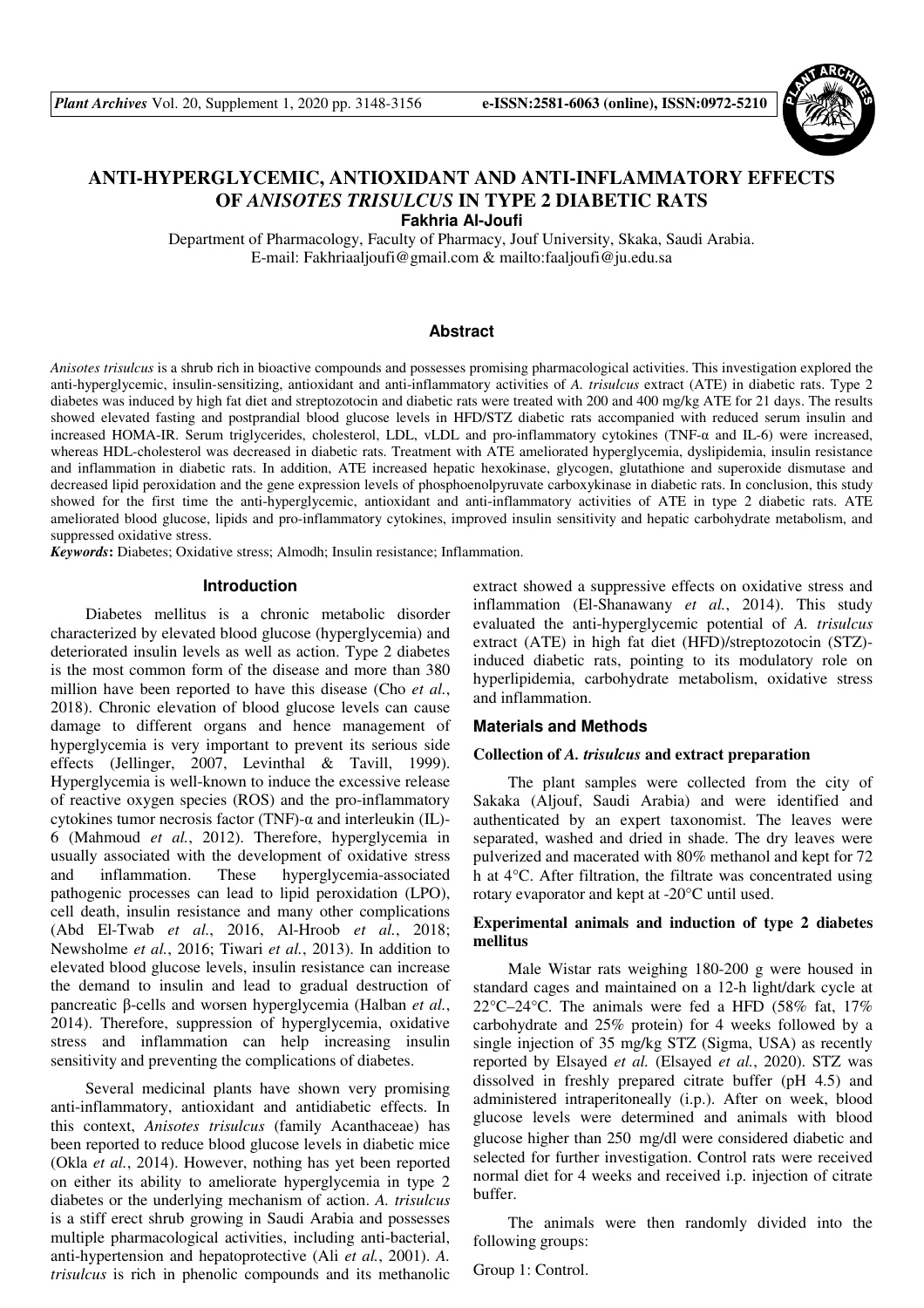Group 2 (ATE): rats received 400 mg/kg ATE orally for 21 days.

Group 3: Diabetic

Group 4 (Diabetic + 200 mg/kg ATE): diabetic rats received 200 mg/kg *A. trisulcus* extract (ATE) orally for 21 days.

Group 5 (Diabetic + 400 mg/kg ATE): diabetic rats received 400 mg/kg *A. trisulcus* extract (ATE) orally for 21 days.

ATE has been previously shown to exert antiinflammatory activity in rats when administered at doses of 400 mg/kg (El-Shanawany *et al.*, 2014). Therefore, 200 and 400 mg/kg ATE doses have been selected in this study.

# **Collection of samples**

At the day before the end of the experiment, blood samples were collected from overnight fasted rats and 2 h after oral administration of 3 g/kg glucose solution. At the last day of the experiment, rats were sacrificed under anesthesia and blood samples were collected to separate serum. The animals were then dissected, and liver was excised, washed and stored at -80°C.

# **Determination of serum glucose and lipids**

Serum glucose levels were assayed following the method of Trinder (Trinder, 1969) using commercially available kit (Randox, UK). The levels of serum triglycerides (Fossati & Prencipe, 1982), total cholesterol (Allain *et al.*, 1974) and HDL-cholesterol (Burstein *et al.*, 1970) were assayed using Randox (UK) kits. vLDL- and LDLcholesterol levels were calculated as follows:

vLDL-cholesterol = Triglycerides/5

LDL-cholesterol = Total cholesterol – (HDL-cholesterol + vLDL-cholesterol)

#### **Determination of insulin and HOMA-IR**

Serum insulin was determined using RayBiotech (USA) assay kit and homeostasis model of insulin resistance (HOMA-IR) (Haffner, 2000) was calculated as following:



#### **Determination of liver glycogen and hexokinase**

Liver glycogen content was determined according to the method of Seifter et al (Seifter *et al.*, 1950) and hexokinase activity was assayed as described by Brandstrup et al (Brandstrup *et al.*, 1957).

# **Determination of PEPCK gene expression by quantitative real time-PCR (qRT-PCR)**

Total RNA was isolated using TRIzol reagent (Invitrogen, USA) and its quantity was determined using a nanodrop. Samples with A260/A280 higher than 1.7 were immediately reverse transcribed into cDNA. For gene expression analysis, qRT-PCR was employed using QuantiFast SYBR Green RT-PCR kit (Qiagen, Hilden, Germany) and the following primers: phosphoenolpyruvate carboxykinase (PEPCK): F: 5'-<br>CGTTGGGAGCTAGGAGCAAA-3' & R: 5'-CGTTGGGAGCTAGGAGCAAA-3' & R: CCCATCAGTGTCAGATGCGA-3' and GAPDH: F: 5'-<br>AACTTTGGCATCGTGGAAGG-3' & R: 5'-AACTTTGGCATCGTGGAAGG-3' & R: TACATTGGGGGTAGGAACAC-3'. qRT-PCR reactions were performed using ViiA™ 7 System (Thermo Fisher Scientific, CA, USA) in duplicates. The transcript number was determined using the 2∆∆Ct method (Livak & Schmittgen, 2001).

# **Determination of lipid peroxidation (LPO) and antioxidants**

Liver samples were homogenized in cold 0.1 M phosphate buffer (pH 7.4), centrifuged at 6000 rpm and the supernatant was collected for analysis. Thiobarbituric acid reactive species (TBARS) as a marker of LPO was assayed according to the method of Ohkawa *et al.* (1979). Reduced glutathione (GSH) was estimated according to the method described by Ellman (1959) and superoxide dismutase (SOD) activity was assayed based on the method of Nishikimi *et al.* (1972).

#### **Determination of pro-inflammation cytokines**

Serum levels of tumor necrosis factor- $α$  (TNF- $α$ ) and interleukin (IL)-6 were determined using commercial kits (Cusbio, China) according to the manufacturer's protocols.

## **Statistical analysis**

All data were expressed as the mean  $\pm$  standard error of the mean (SEM) and the differences between mean values of multiple groups were analyzed using one-way analysis of variance (ANOVA) followed by Tukey's Post hoc test on Graphpad Prism 7. Statistical significance was considered at P less than 0.05.

#### **Results**

# **ATE prevents hyperglycemia and insulin resistance in diabetic rats**

Treatment of the normal rats with 400 mg/kg ATE didn't alter both fasting and postprandial glucose levels. HFD/STZ diabetic rats exhibited significant (P<0.001) increase in fasting and postprandial blood glucose levels as represented in (Fig. 1A). Treatment of the diabetic animals with ATE decreased fasting and postprandial blood glucose significantly (P<0.001).

Serum insulin levels were significantly reduced in HFD/STZ diabetic rats when compared with the control (P<0.01) (Fig. 1B). Oral administration of 200 and 400 mg/kg ATE to diabetic rats increased serum insulin significantly (P<0.05). HOMA-IR was increased in diabetic rats significantly (P<0.01) when compared with the normal rats. Treatment with ATE decreased HOMA-IR values in diabetic rats (P<0.01). ATE didn't affect serum levels and HOMA-IR values in normal rats.

# **ATE improves carbohydrate metabolizing enzymes and increases glycogen in diabetic rats**

Hexokinase activity was significantly (P<0.001) decreased in HFD/STZ-induced rats when compared with the control rats (Fig. 2A). on the other hand, PEPCK gene expression was significantly (P<0.001) increased in the liver of HFD/STZ diabetic rats (Fig. 2B). Glycogen was significantly (P<0.001) declined in the liver of HFD/STZ diabetic rats as represented in Figure 2C. Treatment of the diabetic rats with ATE (200

and 400 mg/kg) increased hexokinase activity and glycogen content, whereas decreased PEPCK gene expression. In contrast, normal rats received 400 mg/kg ATE showed normal hexokinase, PEPCK and glycogen (Fig. 2).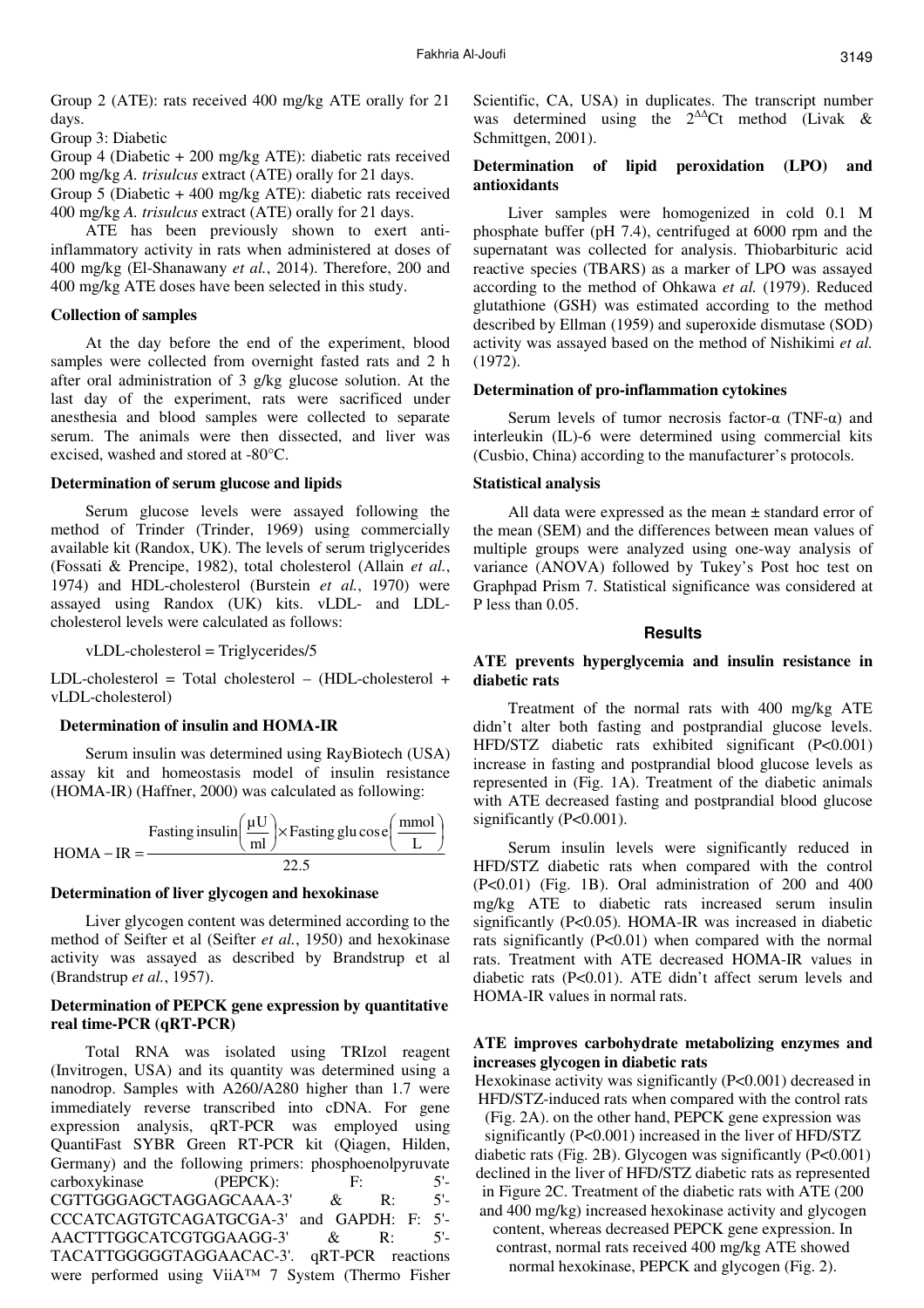

**Fig. 1 :** ATE decreased fasting and postprandial glucose levels (A) and HOMA-IR (C) and increased serum insulin levels (B) in HFD/STZ diabetic rats. Data are mean  $\pm$  SEM (n = 6). \*\*P<0.01 and \*\*\*P<0.001 compared to Control. #P<0.05, ##P<0.01 and ###P<0.001 compared to Diabetic.



**Fig. 2 :** ATE increased hexokinase activity (A) and glycogen (C) and decreased PEPCK gene expression (B) in HFD/STZ diabetic rats. Data are mean  $\pm$  SEM (n = 6). \*\*\*P<0.001 compared to Control. #P<0.05 and ###P<0.001 compared to Diabetic.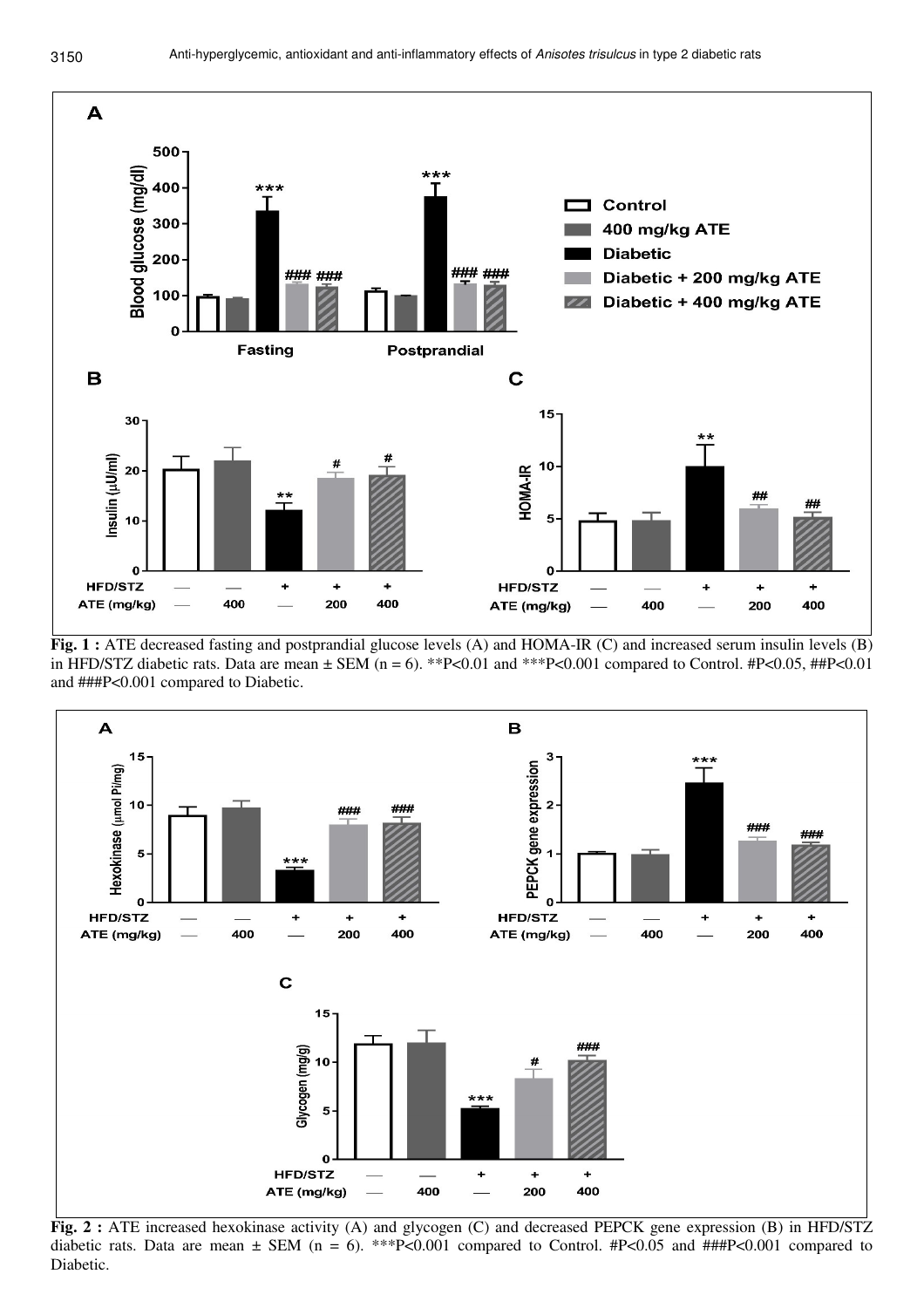# **ATE prevents dyslipidemia in diabetic rats**

.

HFD/STZ diabetic rats showed significantly (P<0.001) increased serum triglycerides, total cholesterol, LDLcholesterol and vLDL-cholesterol as shown in Figures 3A-D. HDL-cholesterol was decreased significantly (P<0.01) in serum HFD/STZ diabetic rats when compared with the control group (Fig. 3E). Treatment with ATE (200 and 400 mg/kg) decreased serum triglycerides, total cholesterol, LDLcholesterol and vLDL-cholesterol (P<0.001). Although the lower dose of ATE didn't increase HDL-cholesterol in diabetic rats, the high dose increased its levels significantly (P<0.05). All assayed lipids showed non-significant changes in normal rats treated with 400 mg/kg ATE



**Fig. 3 :** ATE prevented dyslipidemia and increased serum HDL-cholesterol in HFD/STZ diabetic rats. Data are mean ± SEM  $(n = 6)$ . \*\*P<0.01 and \*\*\*P<0.001 compared to Control. #P<0.05 and ###P<0.001 compared to Diabetic.

# **ATE attenuates oxidative stress in diabetic rats**

Hepatic TBARS levels were elevated significantly (P<0.001) in HFD/STZ diabetic rats as represented in Figure 4A. On the other hand, hepatic GSH (Fig. 4B) and SOD (Fig. 4C) were decreased in HFD/STZ diabetic rats. Oral treatment with decreased TBARS and increased GSH and SOD in HFD/STZ diabetic rats. The high dose of ATE didn't alter TBARS, GSH and SOD in normal rats.

#### **ATE prevents inflammation in diabetic rats**

Serum TNF- $\alpha$  (Fig. 5A) and IL-6 (Fig. 5B) were elevated in HFD/STZ diabetic rats as compared to the control group (P<0.001). In contrast, treatment with ATE ameliorated the levels of these inflammatory mediators in diabetic rats; however, exerted no effect in normal rats.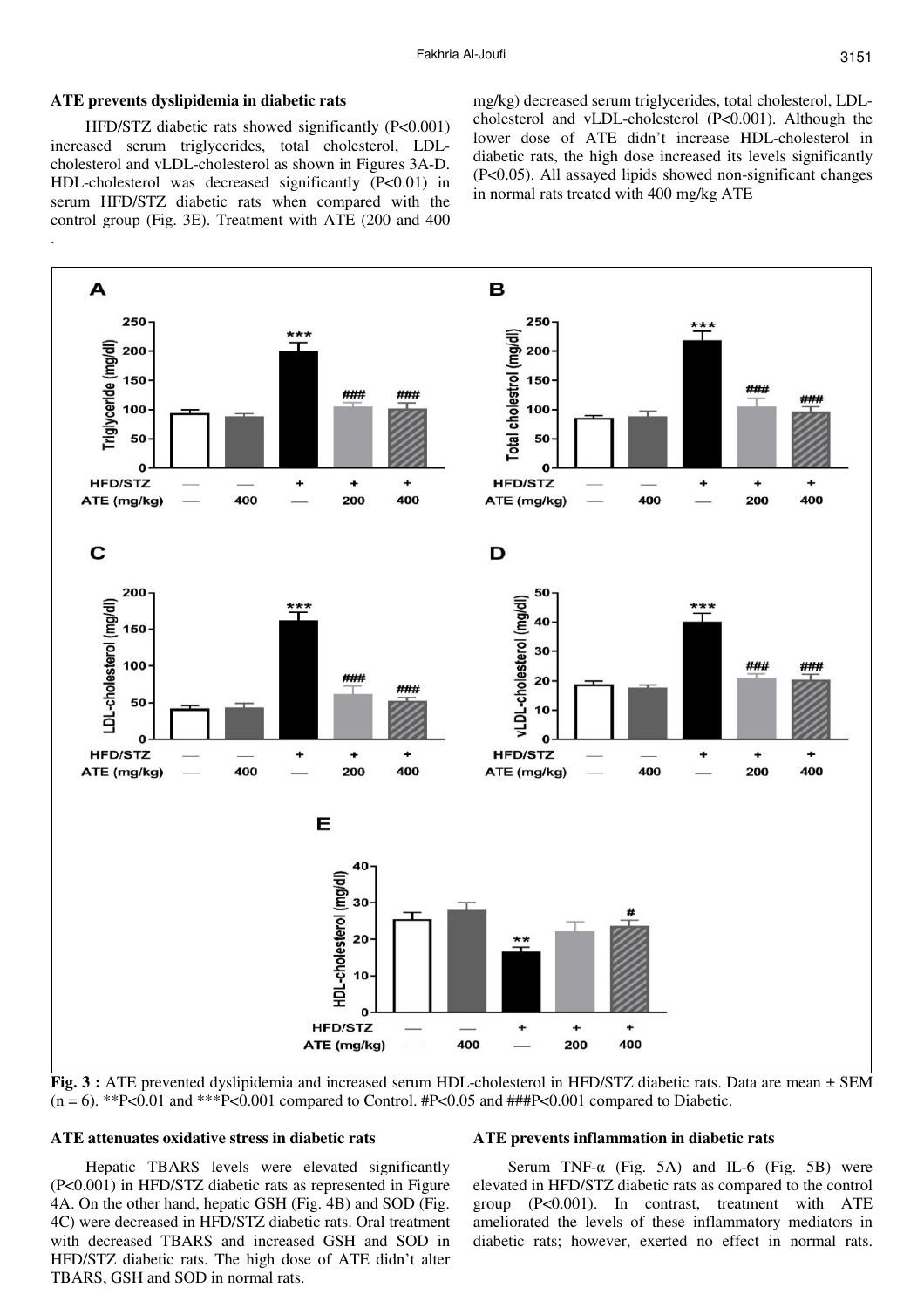

**Fig. 4 :** ATE decreased TBARS (A) and increased GSH (B) and SOD (C) in HFD/STZ diabetic rats. Data are mean ± SEM  $(n = 6)$ . \*\*\*P<0.001 compared to Control. #P<0.05, ##P<0.01 and ###P<0.001 compared to Diabetic.



**Fig. 5 :** ATE decreased serum TNF-α (A) and IL-6 (B) in HFD/STZ diabetic rats. Data are mean ± SEM (n = 6). \*\*\*P<0.001 compared to Control. ###P<0.001 compared to Diabetic.

# **Discussion**

This study explored the ameliorative effects of ATE on hyperglycemia, dyslipidemia, oxidative stress and inflammation in HFD/STZ type 2 diabetic rats. Hyperglycemia in elevated blood glucose levels resulting from impaired insulin secretion and/or action. Hyperglycemia is the main characteristic feature of diabetes that leads to serious complications in many organs if not tightly managed (Jellinger, 2007). In this study, HFD/STZinduced rats showed hyperglycemia manifested by the increased fasting and postprandial blood glucose levels. In addition, hyperglycemia was accompanied with decreased

serum insulin as well as insulin resistance evidenced by the significantly increased HOMA-IR. In agreement with these findings, hyperglycemia and insulin resistance have been previously demonstrated in HFD/STZ-induced rats (Elsayed *et al.*, 2020, Germoush *et al.*, 2019; Guex *et al.*, 2019; Mahmoud *et al.*, 2012). Therefore, HFD/STZ diabetes is a well-acknowledged model mimicking human T2DM (Lee *et al.*, 2011) and is an accepted model to evaluate the new therapeutic agents. Treatment of diabetic rats with ATE in the present study resulted in ameliorated hyperglycemia and insulin sensitivity. The ability of *A. trisulcus* to improve blood glucose levels has been previously reported by Okla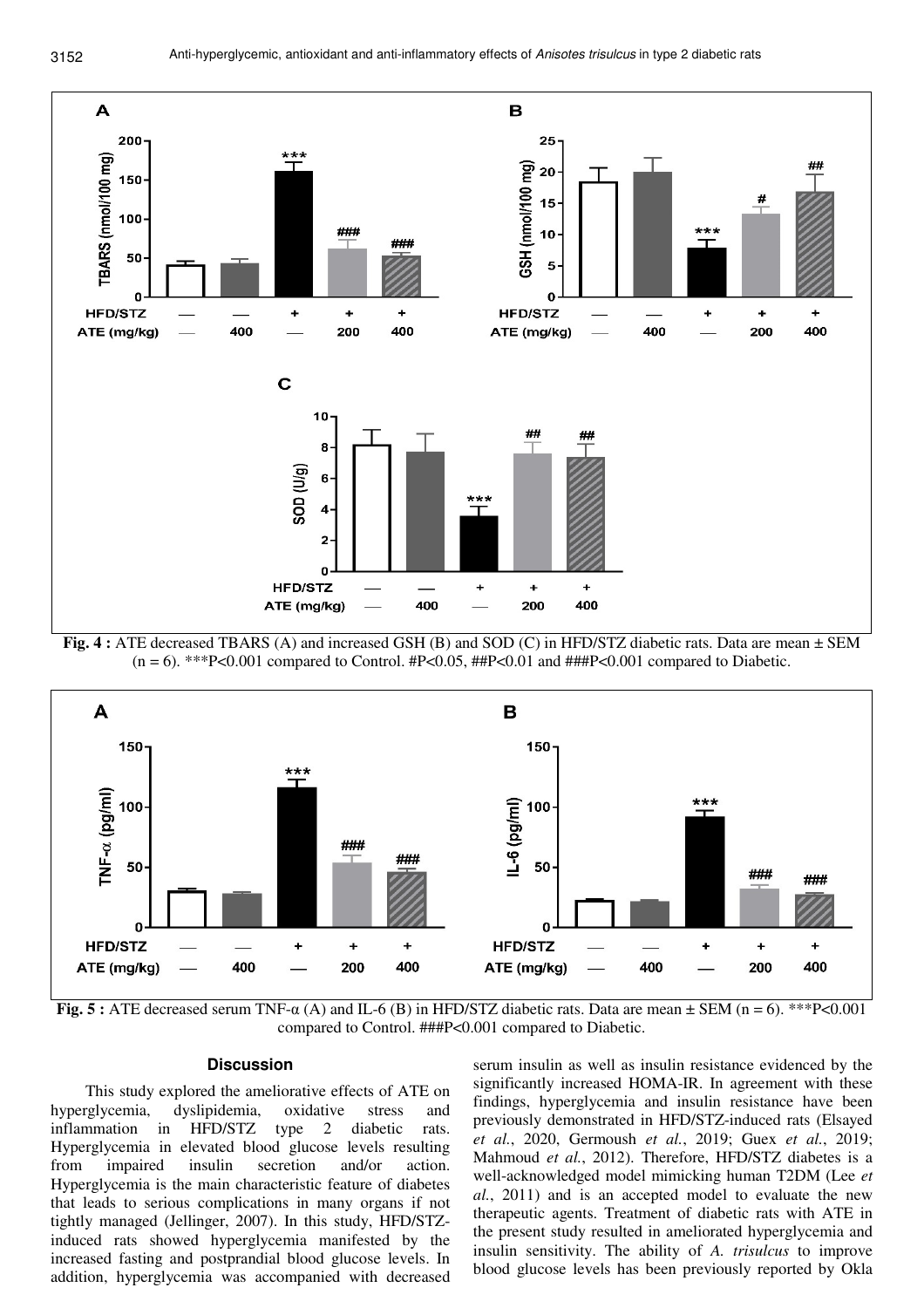(Okla *et al.*, 2014) who reported decreased blood glucose levels in diabetic mice treated with *A. trisulcus* aqueous extract. However, the current study is the first to show the anti-diabetic and insulin sensitizing effects of *A. trisulcus* in type 2 diabetes.

Given the essential role of the liver in maintaining glucose homeostasis, the effect of ALE on hepatic hexokinase, PEPCK and glycogen was determined. Uncontrolled hepatic glucose production mediated via increased glycogenolysis and gluconeogenesis and suppressed peripheral glucose utilization occur consequent to impaired insulin secretion and/or sensitivity cause hyperglycemia (Nordlie *et al.*, 1999). In the present study, the activity of hexokinase was significantly decreased, whereas PEPCK expression was increased in diabetic rats. Previous investigations have reported declined hepatic hexokinase and increased PEPCK in HFD/STZ-induced diabetic (Elsayed *et al.*, 2020, Gothandam *et al.*, 2019, Mishra *et al.*, 2019). Impaired insulin secretion and insulin resistance are known causes of declined hexokinase and consequently decreased glucose oxidation *via* glycolysis (Ahmed *et al.*, 2010, Gupta *et al.*, 1999). On the other hand, PEPCK which catalyzes the initial step in hepatic gluconeogenesis (Quinn &Yeagley, 2005) has been increased. In agreement with these results, hepatic expression PEPCK was increased in HFD/STZ-induced diabetes (Elsayed *et al.*, 2020, Song *et al.*, 2019). This study pointed to increased gluconeogenesis and glycogenolysis in HFD/STZ diabetic rats as evidenced by the decreased glycogen content. These processes supported indicate insulin deficiency and insulin resistance in HFD/STZ diabetic rats because insulin stimulates glycogen synthesis (Golden *et al.*, 1979). Treatment with ATE increased insulin levels resulting in improved hexokinase activity and glycogen content as well as PEPCK expression in diabetic rats. Given that PEPCK is insulin-independent (Scott *et al.*, 1998), its decrease following treatment confirmed the added he antihyperglycemic effect of ATE irrespective of its insulin sensitizing effect.

HFD/STZ diabetic rats in the present study showed hyperlipidemia manifested by increased triglycerides, cholesterol, LDL and vLDL and decreased HDL-cholesterol. Hyperlipidemia is a casual risk factor for atherosclerotic cardiovascular disease and endothelial dysfucntion (Mahmoud *et al.*, 2017c; Mahmoud *et al.*, 2017d; Nordestgaard, 2016). Hypercholesterolemia is a type of hyperlipidemias that elicits atherosclerosis, chronic inflammation and accumulation of hepatic lipids and has been reported in HFD/STZ-induced rats (Elsayed *et al.*, 2020; Mahmoud *et al.*, 2012). ATE significantly ameliorated dyslipidemia in diabetic rats, demonstrating its potent antidiabetic and cardioprotective effects.

Hyperglycemia can provoke oxidative stress and inflammation, leading to damage to different body organs (Mahmoud *et al.*, 2012). In addition, hyperlipidemia and accumulation of lipids in hepatocytes and endothelial cells has been associated with diminished antioxidant defenses and excess production of ROS which damage cellular components and induce cell death (Anila & Vijayalakshmi, 2003; Forstermann, 2008; Tiwari *et al.*, 2013). Also, ROS induce the release of pro-inflammatory cytokines as evidenced by increased TNF- $\alpha$  and IL-6. Oxidative stress in HFD/STZ diabetic rats in the current study was manifested

by increased TBARS and decreased GSH and SOD. Reduced antioxidants in the liver of diabetic rodents along with increased pro-inflammatory cytokines have been previously reported (Mahmoud *et al.*, 2012; Sahin *et al.*, 2019). In addition, serum levels of TNF-α and IL-6 are known to elevated in type 2 diabetic patients (Pickup *et al.*, 2000). These cytokines prevent insulin-stimulated peripheral glucose uptake, promote hepatic glucose production (Lang *et al.*, 1992), suppress insulin action in muscles (Del Aguila *et al.*, 1999) and increase lipolysis (Green *et al.*, 1994). Furthermore, these cytokines reduce insulin receptor substrate-1 tyrosine phosphorylation, resulting in impaired insulin signaling, insulin resistance and hyperglycemia (Müller *et al.*, 2002; Senn *et al.*, 2002). Thus, suppression of oxidative stress and inflammation can improve insulin sensitivity and glucose tolerance in diabetes. In the present study, ATE reduced TBARS, TNF-α and IL-6, and increased GSH and SOD, demonstrating its potent antioxidant and antiinflammatory activities. These antioxidant and antiinflammatory effects of ATE are attributed to its rich content of phenolics and other bioactive compounds. Phenolic compounds possess multiple effects, including antioxidant, anti-inflammatory, anti-hyperlipidemic and anti-diabetic (Al-Dossari *et al.*, 2019; Aladaileh *et al.*, 2019; Alhusaini *et al.*, 2019; Althunibat *et al.*, 2019; Kamel *et al.*, 2016; Mahmoud, 2012, 2013, Mahmoud *et al.*, 2017a; Mahmoud *et al.*, 2017b). ATE has been previously reported to contain veratric acid, α-amyrin, vanillic acid, and many other constituents with known antioxidant and anti-inflammatory activities (El-Shanawany *et al.*, 2014). Vanillic acid has shown protective effects against hyperlipidemia and inflammation induced by HFD in rats (Chang *et al.*, 2015). In addition, vanillic acid activated thermogenesis in brown and white adipose tissue of HFD-fed mice (Han *et al.*, 2018) and ameliorated obesity via activation of the AMPK pathway (Jung *et al.*, 2018).

In conclusion, the results of this study show for the first time the ameliorative effect of ATE on hyperglycemia, hyperlipidemia, oxidative stress and inflammation in type 2 diabetic rats. ATE ameliorated both fasting and postprandial blood glucose levels, and increased insulin sensitivity in HFD/STZ diabetic rats. ATE attenuated dyslipidemia, increased HDL-cholesterol, improved hexokinase activity and glycogen content and decreased PEPCK expression. Furthermore, ATE suppressed lipid peroxidation and inflammation and increased cellular antioxidants in diabetic rats. Therefore, TE represent a promising lead for the development of antidiabetic agent; however, further investigations are needed to explore the underlying mechanisms.

## **Conflict of interest**

No conflict of interest

# **References**

- Abd El-Twab, S.M.; Mohamed, H.M. and Mahmoud, A.M. (2016). Taurine and pioglitazone attenuate diabetesinduced testicular damage by abrogation of oxidative stress and up-regulation of the pituitary-gonadal axis. Can J Physiol Pharmacol 94: 651-61.
- Ahmed, O.M.; Moneim, A.A.; Mahmoud, A.M. and Yazid, I.A. (2010). Antihyperglycemic, antihyperlipidemic and antioxidant effects and the probable mechanisms of action of Ruta graveolens infusion and rutin in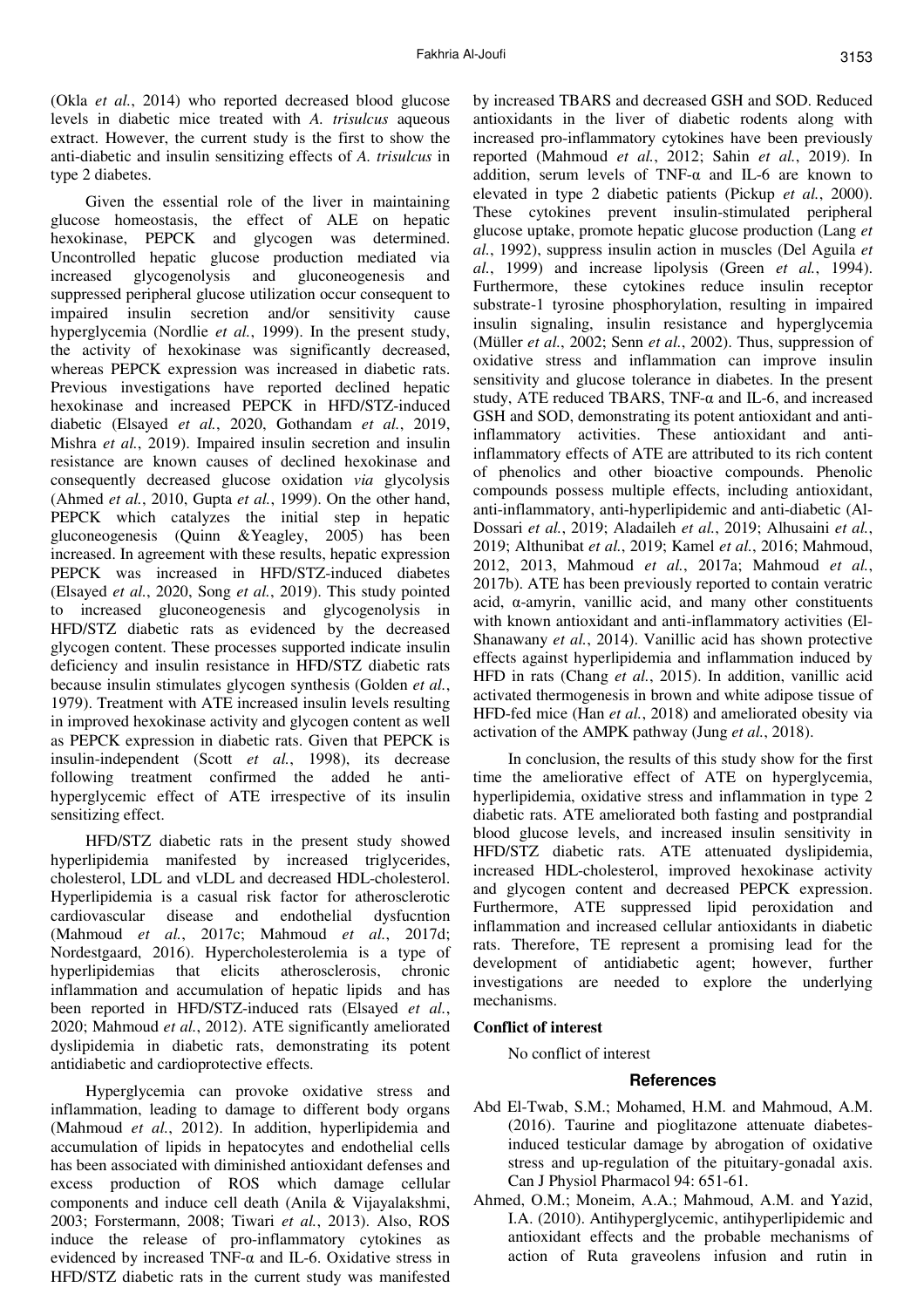nicotinamide-streptozotocin-induced diabetic rats. Diabetol. Croat. Diabetologia Croatica, 39: 15-35.

- Al-Dossari, M.H.; Fadda, L.M.; Attia, H.A.; Hasan, I.H. and Mahmoud, A.M. (2019). Curcumin and Selenium Prevent Lipopolysaccharide/Diclofenac-Induced Liver Injury by Suppressing Inflammation and Oxidative Stress. Biological trace element research.
- Al-Hroob, A.M.; Abukhalil, M.H.; Alghonmeen, R.D. and Mahmoud, A.M. (2018). Ginger alleviates hyperglycemia-induced oxidative stress, inflammation and apoptosis and protects rats against diabetic nephropathy. Biomed Pharmacother, 106: 381-389.
- Aladaileh, S.H.; Abukhalil, M.H.; Saghir, S.A.M.; Hanieh, H.; Alfwuaires, M.A.; Almaiman, A.A.; Bin-Jumah, M. and Mahmoud, A.M. (2019). Galangin Activates Nrf2 Signaling and Attenuates Oxidative Damage, Inflammation, and Apoptosis in a Rat Model of Cyclophosphamide-Induced Hepatotoxicity. Biomolecules, 9: 346.
- Alhusaini, A.; Fadda, L.; Hasan, I.H.; Zakaria, E.; Alenazi, A.M. and Mahmoud, A.M. (2019). Curcumin Ameliorates Lead-Induced Hepatotoxicity by Suppressing Oxidative Stress and Inflammation, and Modulating Akt/GSK-3beta Signaling Pathway. Biomolecules, 9: 703.
- Ali, N.A.A.; Jülich, W.D.; Kusnick, C. and Lindequist, U. (2001). Screening of Yemeni medicinal plants for antibacterial and cytotoxic activities. Journal of Ethnopharmacology, 74: 173-179.
- Allain, C.C.; Poon, L.S.; Chan, C.S.; Richmond, W. and Fu, P.C. (1974). Enzymatic determination of total serum cholesterol. Clinical chemistry, 20: 470-5.
- Althunibat, O.Y.; Al-Hroob, A.M.; Abukhalil, M.H.; Germoush, M.O.; Bin-Jumah, M. and Mahmoud, A.M. (2019). Fisetin ameliorates oxidative stress, inflammation and apoptosis in diabetic cardiomyopathy. Life sciences, 221: 83-92.
- Anila, L. and Vijayalakshmi, N.R. (2003). Antioxidant action of flavonoids from *Mangifera indica* and *Emblica officinalis* in hypercholesterolemic rats. Food Chemistry, 83: 569-574.
- Brandstrup, N.; Kirk, J.E. and Bruni, C. (1957). The hexokinase and phosphoglucoisomerase activities of aortic and pulmonary artery tissue in individuals of various ages. J Gerontol, 12: 166-71.
- Burstein, M.; Scholnick, H.R. and Morfin, R. (1970). Rapid method for the isolation of lipoproteins from human serum by precipitation with polyanions. J Lipid Res., 11: 583-95.
- Chang, W-C.; Wu, JS-B.; Chen, C-W.; Kuo, P-L.; Chien, H-M.; Wang, Y-T. and Shen, S-C. (2015). Protective Effect of Vanillic Acid against Hyperinsulinemia, Hyperglycemia and Hyperlipidemia via Alleviating Hepatic Insulin Resistance and Inflammation in High-Fat Diet (HFD)-Fed Rats. Nutrients, 7: 9946-9959.
- Cho, N.H.; Shaw, J.E.; Karuranga, S.; Huang, Y.; da Rocha Fernandes, J.D.; Ohlrogge, A.W. and Malanda, B. (2018). IDF Diabetes Atlas: Global estimates of diabetes prevalence for 2017 and projections for 2045. Diabetes Research and Clinical Practice.
- Del Aguila, L.F.; Claffey, K.P. and Kirwan, J.P. (1999). TNF- $\alpha$  impairs insulin signaling and insulin stimulation of glucose uptake in  $C_2Cl_2$  muscle cells. American

Journal of Physiology - Endocrinology and Metabolism 276, E849-E855

- El-Shanawany, M.A.; Sayed, H.M.; Ibrahim, S.R.M. and Fayed, M.A.A. (2014). Chemical constituents, antiinflammatory, and antioxidant activities of Anisotes trisulcus. Bulletin of Faculty of Pharmacy, Cairo University, 52: 9-14.
- Ellman, G.L. (1959). Tissue sulfhydryl groups. Arch Biochem Biophys, 82: 70-7
- Elsayed, R.H.; Kamel, E.M.; Mahmoud, A.M.; El-Bassuony, A.A.; Bin-Jumah, M.; Lamsabhi, A.M. and Ahmed, S.A. (2020). *Rumex dentatus* L. phenolics ameliorate hyperglycemia by modulating hepatic key enzymes of carbohydrate metabolism, oxidative stress and PPARγ in diabetic rats. Food and Chemical Toxicology, 111202.
- Forstermann, U. (2008). Oxidative stress in vascular disease: causes, defense mechanisms and potential therapies. Nature clinical practice. Cardiovascular medicine, 5: 338-49.
- Fossati, P. and Prencipe, L. (1982). Serum triglycerides determined colorimetrically with an enzyme that produces hydrogen peroxide. Clinical chemistry, 28: 2077-80.
- Germoush, M.O.; Elgebaly, H.A.; Hassan, S.; Kamel, E.M.; Bin-Jumah, M. and Mahmoud, A.M. (2019). Consumption of Terpenoids-Rich Padina pavonia Extract Attenuates Hyperglycemia, Insulin Resistance and Oxidative Stress, and Upregulates PPARgamma in a Rat Model of Type 2 Diabetes. Antioxidants (Basel, Switzerland) 9: 22.
- Golden, S.; Wals, P.A.; Okajima, F. and Katz, J. (1979). Glycogen synthesis by hepatocytes from diabetic rats. Biochem J, 182: 727-34.
- Gothandam, K.; Ganesan, V.S.; Ayyasamy, T. and Ramalingam, S. (2019). Antioxidant potential of theaflavin ameliorates the activities of key enzymes of glucose metabolism in high fat diet and streptozotocin – induced diabetic rats. Redox Report, 24: 41-50.
- Green, A.; Dobias, S.B.; Walters, D.J.A. and Brasier, A.R. (1994). Tumor necrosis factor increases the rate of lipolysis in primary cultures of adipocytes without altering levels of hormone-sensitive lipase. Endocrinology, 134: 2581-2588.
- Guex, C.G.; Reginato, F.Z.; de Jesus, P.R.; Brondani, J.C.; Lopes, G.H.H. and Bauermann, L.F. (2019). Antidiabetic effects of *Olea europaea* L. leaves in diabetic rats induced by high-fat diet and low-dose streptozotocin. J Ethnopharmacol, 235: 1-7.
- Gupta, D.; Raju, J.; Prakash, J. and Baquer, N.Z. (1999). Change in the lipid profile, lipogenic and related enzymes in the livers of experimental diabetic rats: effect of insulin and vanadate. Diabetes Res Clin Pract, 46: 1-7.
- Haffner, S.M. (2000). Coronary heart disease in patients with diabetes. The New England journal of medicine 342: 1040-2.
- Halban, P.A.; Polonsky, K.S.; Bowden, D.W.; Hawkins, M.A.; Ling, C.; Mather, K.J.; Powers, A.C.; Rhodes, C.J.; Sussel, L. and Weir, G.C. (2014). beta-cell failure in type 2 diabetes: postulated mechanisms and prospects for prevention and treatment. Diabetes Care, 37: 1751-8.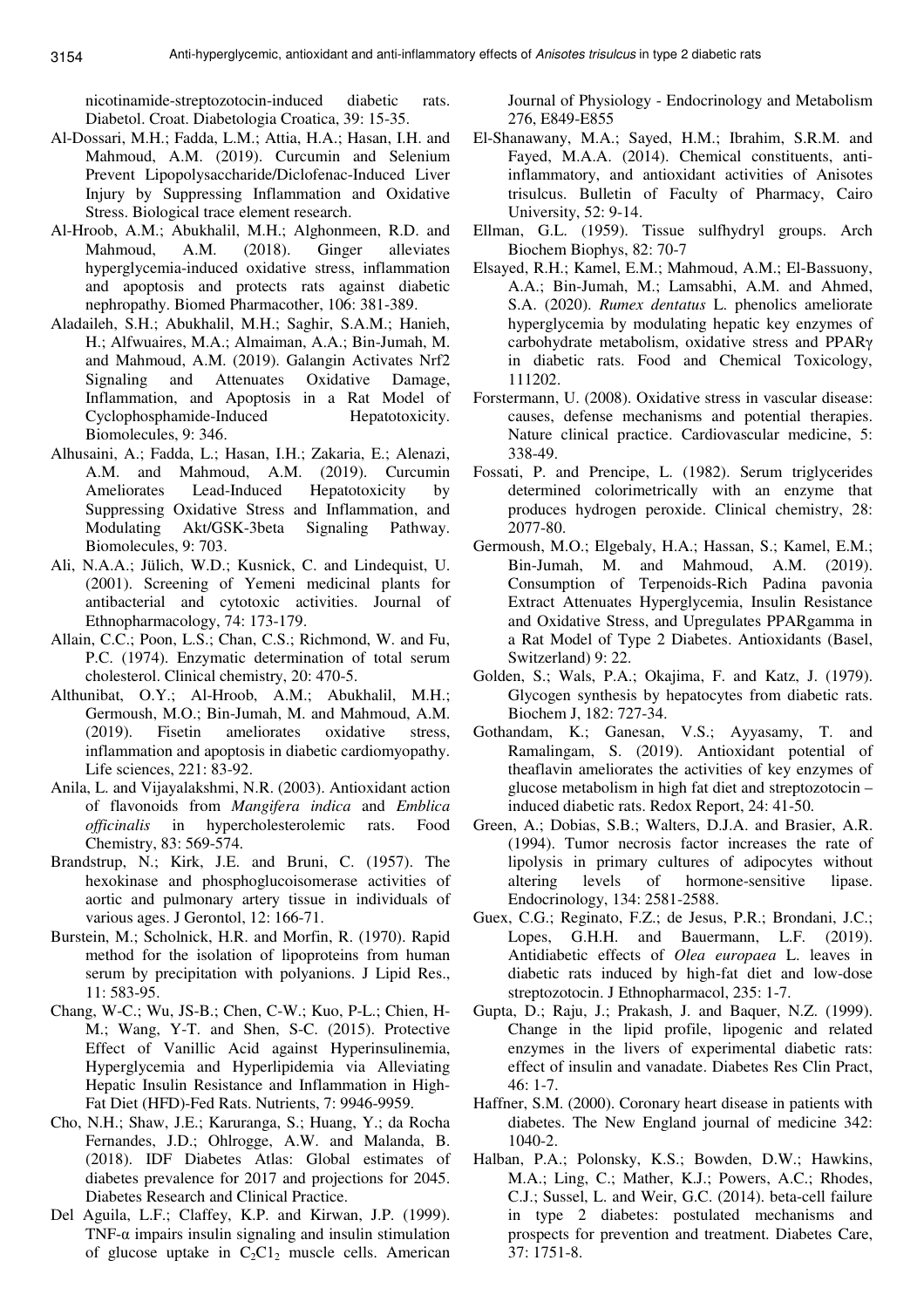- Han, X.; Guo, J.; You, Y.; Yin, M.; Liang, J.; Ren, C.; Zhan, J. and Huang, W. (2018). Vanillic acid activates thermogenesis in brown and white adipose tissue. Food & Function, 9; 4366-4375.
- Jellinger, P.S. (2007). Metabolic consequences of hyperglycemia and insulin resistance. Clinical Cornerstone, 8: S30-S42.
- Jung, Y.; Park, J.; Kim, H-L.; Sim, J-E.; Youn, D-H.; Kang, J.; Lim, S.; Jeong, M-Y.; Yang, W.M.; Lee, S-G.; Ahn, K.S. and Um, J-Y. (2018). Vanillic acid attenuates obesity via activation of the AMPK pathway and thermogenic factors *in vivo* and *in vitro*. The FASEB Journal, 32: 1388-1402.
- Kamel, E.M.; Mahmoud, A.M.; Ahmed, S.A. and Lamsabhi, A.M. (2016). A phytochemical and computational study on flavonoids isolated from *Trifolium resupinatum* L. and their novel hepatoprotective activity. Food Funct. 2016 Apr; 7(4): 2094-106.
- Lang, C.H.; Dobrescu, C. and Bagby, G.J. (1992). Tumor necrosis factor impairs insulin action on peripheral glucose disposal and hepatic glucose output. Endocrinology, 130: 43-52.
- Lee, Y.S.; Li, P.; Huh, J.Y.; Hwang, I.J.; Lu, M.; Kim, J.I.; Ham, M.; Talukdar, S.; Chen, A.; Lu, W.J.; Bandyopadhyay, G.K.; Schwendener, R.; Olefsky, J. and Kim, J.B. (2011). Inflammation is necessary for long-term but not short-term high-fat diet-induced insulin resistance. Diabetes, 60: 2474-2483.
- Levinthal, G.N. and Tavill, A.S. (1999). Liver Disease and Diabetes Mellitus. Clinical Diabetes, 17: 73-81.
- Livak, K.J. and Schmittgen, T.D. (2001). Analysis of relative gene expression data using real-time quantitative PCR and the 2(-Delta Delta C(T)) Method. Methods, 25: 402-8.
- Mahmoud, A.M. (2012). Influence of rutin on biochemical alterations in hyperammonemia in rats. Exp Toxicol Pathol. 2012 Nov; 64(7-8): 783-9.
- Mahmoud, A.M.; Ashour, M.B.; Abdel-Moneim, A. and Ahmed, O.M. (2012). Hesperidin and naringin attenuate hyperglycemia-mediated oxidative stress and proinflammatory cytokine production in high fat fed/streptozotocin-induced type 2 diabetic rats. Journal of Diabetes and its Complications, 26: 483-490.
- Mahmoud, A.M. (2013). Hematological alterations in diabetic rats - Role of adipocytokines and effect of citrus flavonoids. EXCLI J, 12: 647-57.
- Mahmoud, A.M.; Abd El-Twab, S.M. and Abdel-Reheim, E.S. (2017a). Consumption of polyphenol-rich *Morus alba* leaves extract attenuates early diabetic retinopathy: the underlying mechanism. European journal of nutrition, 56: 1671-1684.
- Mahmoud, A.M.; Mohammed, H.M.; Khadrawy, S.M. and Galaly, S.R. (2017b). Hesperidin protects against chemically induced hepatocarcinogenesis via modulation of Nrf2/ARE/HO-1, PPARgamma and TGF-beta1/Smad3 signaling, and amelioration of oxidative stress and inflammation. Chemico-biological interactions, 277: 146-158.
- Mahmoud, A.M.; Wilkinson, F.L.; Jones, A.M.; Wilkinson, J.A.; Romero, M.; Duarte, J. and Alexander, M.Y. (2017c). A novel role for small molecule glycomimetics in the protection against lipid-induced endothelial dysfunction: Involvement of Akt/eNOS and Nrf2/ARE signaling. Biochim Biophys Acta, 1861: 3311-3322.
- Mahmoud, A.M.; Wilkinson, F.L.; McCarthy, E.M.; Moreno-Martinez, D.; Langford-Smith, A.; Romero, M.; Duarte, J. and Alexander, M.Y. (2017d). Endothelial microparticles prevent lipid-induced endothelial damage via Akt/eNOS signaling and reduced oxidative stress. FASEB J 31.
- Mishra, C.; Khalid, M.A.; Fatima, N.; Singh, B.; Tripathi, D.; Waseem, M. and Mahdi, A.A. (2019). Effects of citral on oxidative stress and hepatic key enzymes of glucose metabolism in streptozotocin/high-fat-diet induced diabetic dyslipidemic rats. Iranian journal of basic medical sciences, 22: 49-57.
- Müller, S.; Martin, S.; Koenig, W.; Hanifi-Moghaddam, P.; Rathmann, W.; Haastert, B.; Giani, G.; Illig, T.; Thorand, B. and Kolb, H. (2002). Impaired glucose tolerance is associated with increased serum concentrations of interleukin 6 and co-regulated acutephase proteins but not TNF-alpha or its receptors. Diabetologia, 45: 805-812.
- Newsholme, P.; Cruzat, V.F.; Keane, K.N.; Carlessi, R.; de Bittencourt, P.I. (2016). Molecular mechanisms of ROS production and oxidative stress in diabetes. Biochem J, 473: 4527-4550.
- Nishikimi, M.; Appaji, N. and Yagi, K. (1972). The occurrence of superoxide anion in the reaction of reduced phenazine methosulfate and molecular oxygen. Biochem Biophys Res Commun, 46: 849-54.
- Nordestgaard, B.G. (2016). Triglyceride-Rich Lipoproteins and Atherosclerotic Cardiovascular Disease: New Insights From Epidemiology, Genetics, and Biology. Circulation research, 118: 547-63.
- Nordlie, R.C.; Foster, J.D. and Lange, A.J. (1999). Regulation of glucose production by the liver. Annual review of nutrition, 19: 379-406.
- Ohkawa, H.; Ohishi, N.; Yagi, K. (1979). Assay for lipid peroxides in animal tissues by thiobarbituric acid reaction. Anal Biochem, 95: 351-8.
- Okla, M.K.; Rady, A.M.; Soufan, W.; Albjja, M. and Ahmed, M.S. (2014). Biological activity of Anisotes trisulcus extract as antioxidant and its effect on blood sugar level. J. Pure Appl. Microbiol. Journal of Pure and Applied Microbiology, 8: 605-609.
- Pickup, J.C.; Chusney, G.D.; Thomas, S.M. and Burt, D. (2000). Plasma interleukin-6, tumour necrosis factor α and blood cytokine production in type 2 diabetes. Life Sciences, 67: 291-300.
- Quinn, P.G. and Yeagley, D. (2005). Insulin regulation of PEPCK gene expression: a model for rapid and reversible modulation. Current drug targets. Immune, endocrine and metabolic disorders, 5: 423-37.
- Sahin, N.; Orhan, C.; Erten, F.; Tuzcu, M.; Defo Deeh, P.B.; Ozercan, I.H.; Juturu, V. and Kazim, S. (2019). Effects of allyl isothiocyanate on insulin resistance, oxidative stress status, and transcription factors in high-fat diet/streptozotocin-induced type 2 diabetes mellitus in rats. J Biochem Mol Toxicol, 33: e22328.
- Scott, D.K.; O'Doherty, R.M.; Stafford, J.M.; Newgard, C.B. and Granner, D.K. (1998). The repression of hormoneactivated PEPCK gene expression by glucose is insulinindependent but requires glucose metabolism. The Journal of biological chemistry, 273: 24145-51.
- Seifter, S. and Dayton, S. (1950). The estimation of glycogen with the anthrone reagent. Archives of biochemistry, 25: 191-200.